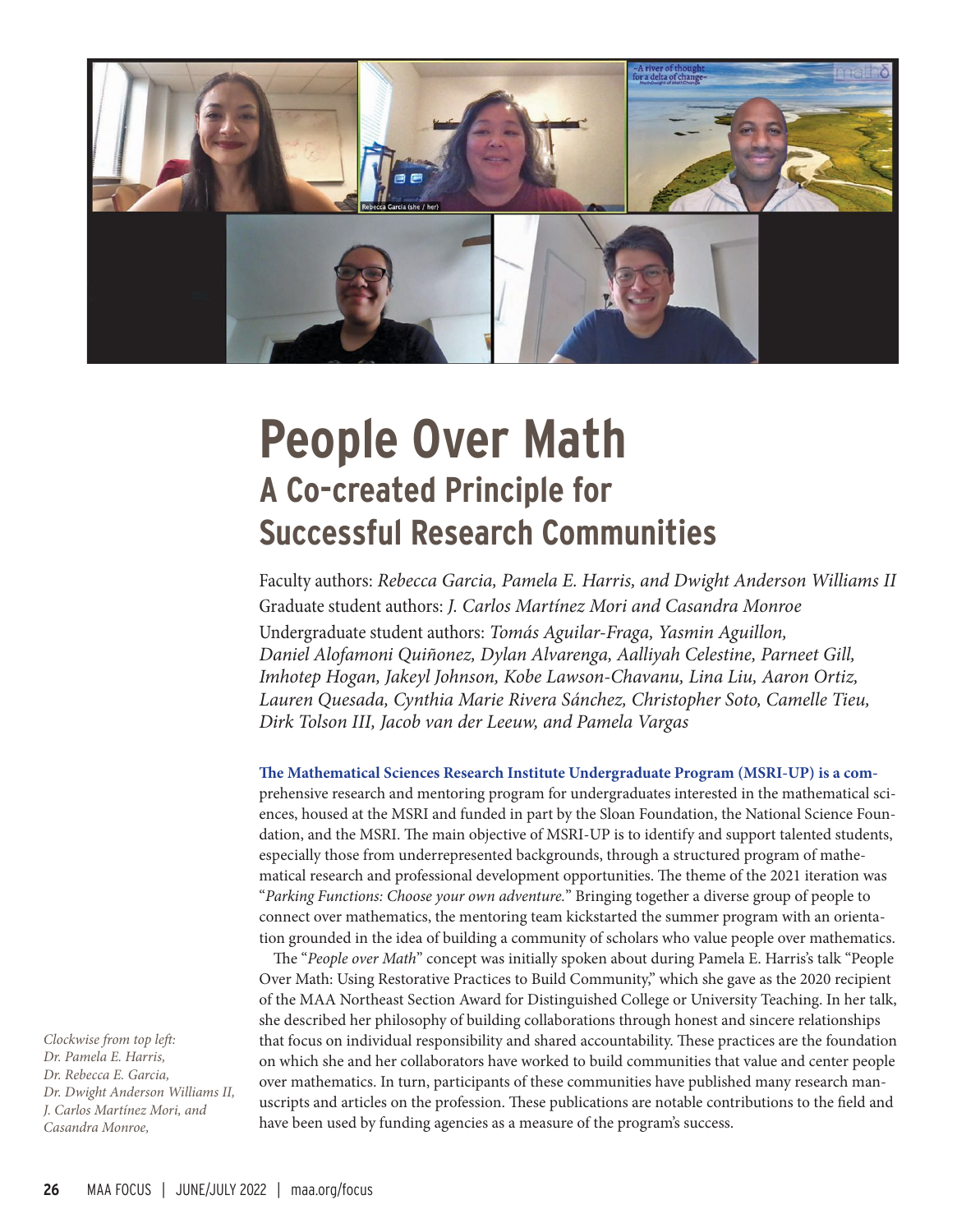But most notable in those past experiences were the student remarks on the joys experienced in these collaborations. Knowing this, we welcomed new MSRI-UP 21 participants by collectively working on a community-building exercise with the following three components: Community Agreement, People Over Math, and Co-created Practices. We describe these three components next.

### **Community Agreement**

The sample community agreement we utilized is based in part on statements by the Encuentro Colombiano de Combinatoria, the Association for Women in Mathematics, the XOXO Festival, and on confcodeofconduct.com. We provide ours to the right.

## **People Over Math**

In an effort to co-define our guiding principle, we split the participants into breakout rooms and asked them to discuss their reactions to and interpretations of the motto: People Over Math. Participants subsequently had the opportunity to anonymously share their thoughts. We compile their responses below:

Before anything else, we are human beings with thoughts, feelings, and emotions.

Regardless of what we do in math or how we struggle, we are still people. The subject we love or hate does not define who we are or what we do.

Building a community that first values humanity and every aspect of an individual; mathematics then brings this community together.

Regardless of a person's mathematical background or other identifying factors, we should treat them with common decency, respect, and attention.

# **The MSRI-UP 2021 Community Agreement**

A rewarding experience for all. The Mathematical Sciences Research Institute Undergraduate Program (MSRI-UP) aims to offer a joyful, rigorous, and empowering experience to every participant. We will build rich experiences together by devoting our strongest efforts to all the activities. You will be challenged and supported. Please be prepared to take an active, critical, patient, and generous role in your own learning and that of the other participants.

A welcoming experience for all. MSRI-UP is committed to creating a professional and welcoming environment that benefits from the diversity of experiences of all its participants. We will not tolerate any form of discrimination or harassment. We aim to offer equal opportunity and treatment to every participant regardless of their mathematical experience, gender identity, nationality, race, ethnicity, religion, age, marital status, sexual orientation, different ability, or any other factor. Behavior or language that is welcome or acceptable to one person may be unwelcome or offensive to another. Consequently, we ask you to use extra care to ensure that your words and actions communicate respect for others. This is especially important for those in positions of authority or power, since individuals with less power have many reasons to fear expressing their objections regarding unwelcome behavior. If a participant engages in discriminatory or harassing behavior, the organizers may take any action they deem appropriate, from warning them to immediately expelling them from the program.

If you or someone else is being harassed, you feel uncomfortable with how you are being treated, or you have any other concerns, please contact Rebecca Garcia or Pamela E. Harris immediately. If you prefer, you can email us anonymously at confidential.msriup@gmail.com which only Rebecca and Pamela have access to. All reports will be handled in confidentiality.



Clockwise from top left: Jacob van der Leeuw, Tomás Aguilar-Fraga, Yasmin Aguillon, and Pamela Vargas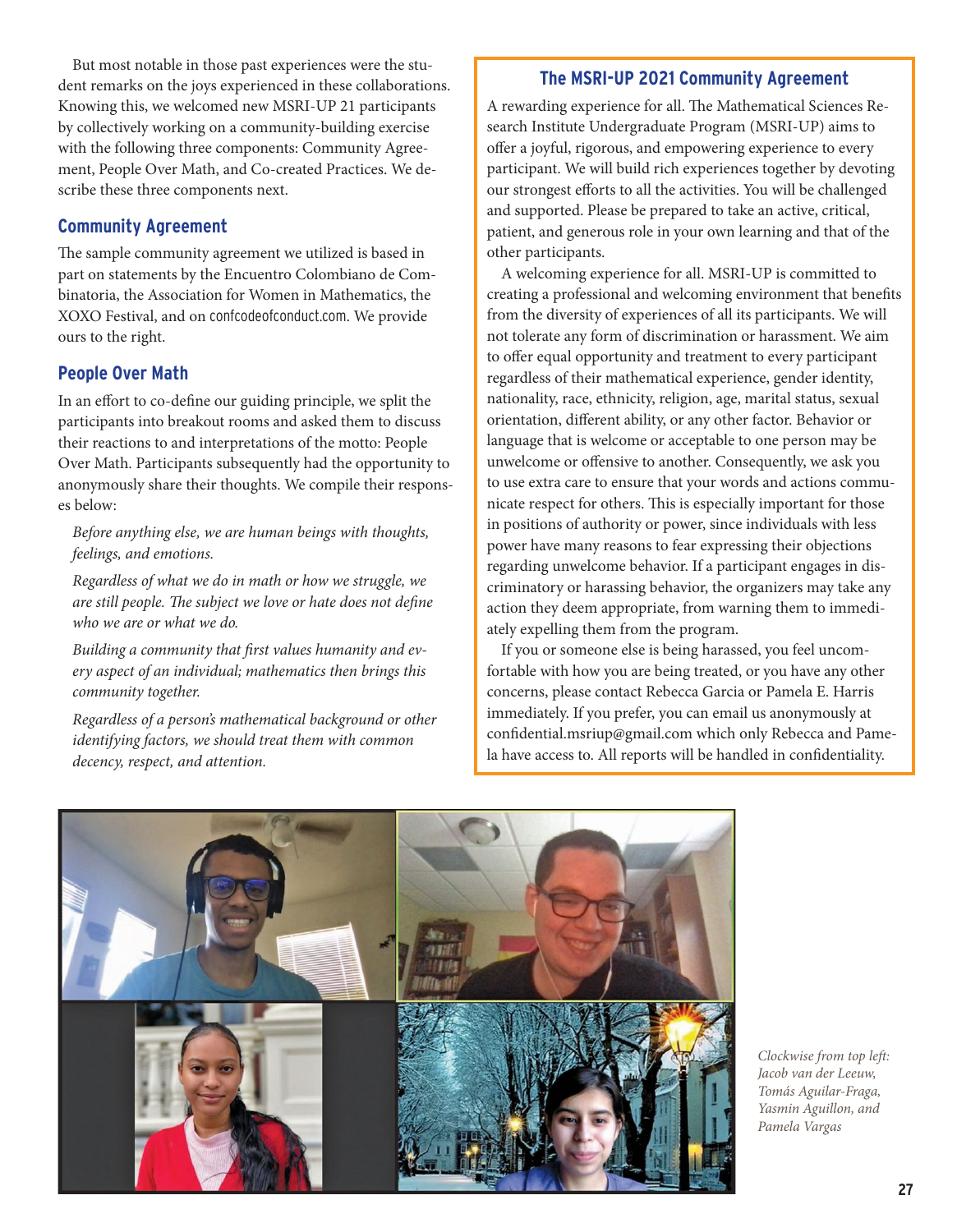

Clockwise from top left: Jakeyl Johnson, Aalliyah Celestine, and Lauren Quesada

You are worth more than what you produce. It's all about learning new, interesting things. This can be fulfilling and empowering.

It's important we establish a community in which we are all respected, in order to make progress in our mathematical understanding and careers.

Our respect for one another stands above our mathematical work.

It's about sharing experiences in common with others: the challenges we overcome as a group, the new knowledge we all learn, and most importantly having fun together.

Prioritizing the well-being of others over the work we do.

Prioritizing and respecting the humanity of others even in this professional academic context.

We value the growth and development of our fellow mathematicians over the results of the program. We find strength in collaboration and listening to each other, rather than disregarding our peers in pursuit of individual goals and answers.

Ultimately, mathematics is made up of the thoughts, observations, theories, and ideas of people (people are the foundation of our understanding of mathematics; although mathematics can exist on its own, it is through people that others are able to understand and access it), and so by respecting the people involved we are in turn respecting the mathematical community as well. If we exclude any group or person from math, we end up achieving less, because the mathematics produced would lack the input and insights from those person(s).

We have to remember that we are humans that make errors and have feelings.

We understand the inherent humanity of the practice of

mathematics. We, as people, come together to do mathematics, and that mathematics cannot be separated from us and our backgrounds. Our identities are not erased when good mathematics is done, but rather uplifted and celebrated.

No one should be judging each other based on their mathematical abilities. While we are here to make mathematical findings, we must respect one another.

Making space for others to feel at home and welcome such that they can feel comfortable sharing and contributing.

We will be compassionate, respectful, and accepting of the people around us, and this is more important than just 'getting things done.'

Not letting the pursuit of mathematical truths override the truth of other people's lived experiences. It means thinking of math as a collaborative project done empathetically with fellow humans, and not just as a thing that 'needs to get solved at all costs.'

We furthermore raised the question of whether People Over Math is in contradiction to creating "good" math. Then, we once again split participants into breakout rooms, had them discuss among themselves, and allowed them to anonymously record their thoughts. We compile their responses below:

Absolutely not! Mathematics is often viewed as someone secluded in a room alone doing mathematics, but it's not. Think about all the wonderful ideas that would be missed without collaboration and inclusion.

The motto is not a contradiction because good mathematics has values within a community of people that have healthy and beautiful relationships. These relationships help flourish mathematics for the better.

No. 'Good' mathematics can be where people connect, respect each other, and share their love of mathematics.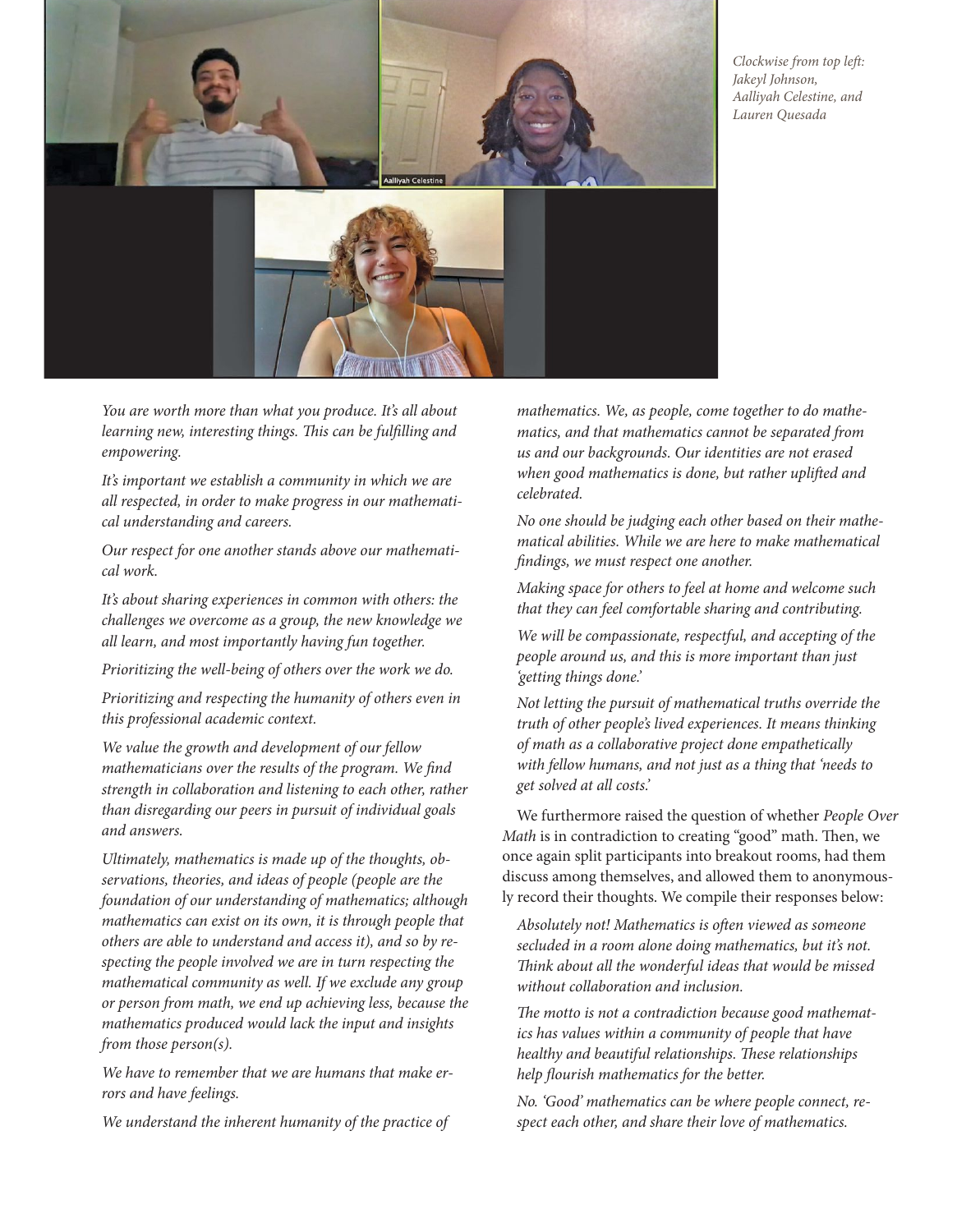I don't believe it is contradictory. 'Good' mathematics is a product of community work amongst people. It is not an individual sport!

Well, in my perspective I think no. But in reality I think it is a contradiction. Not everyone thinks that way and sees everything as a competition, instead of a path we are all on together.

I do not think it's in contradiction. Mathematics is a community, where we collaborate, help each other, and push each other to do better. Different perspectives make up our community.

No! Math is oftentimes very creative, and having diversity of experiences/opinions is key in that regard.

No. Good mathematics doesn't necessarily mean turning yourself into a robot and cutting out all emotion. It's absolutely possible for people to grow in spaces where expression is encouraged. This allows our understanding to truly grow as a whole.

No, we need everything from above to do GOOD mathematics. When the relationship in mathematics and the culture of the workspace becomes negative, the math deteriorates too.

The motto is in connection to being good in mathematics or any subject. Understanding we are people first and the challenges we go through impact how 'good' we do in anything.

It's not a contradiction, but it's greatly underestimating the potential described by the motto. Under this motto-valuing diversity and people first. I think great mathematics is achievable. People over math is more than good mathematics: it's where we find breakthroughs and reach new heights and discoveries via collaboration. I think this motto is capable of so much more than 'good' mathematics.

Not at all! If anything, putting people over math is a catalyst to learning and discovering mathematics. Just looking at this past year, it's become super apparent that we learn best when we do it together and collaborate with others.

No, it is not. Biased mathematics is not 'good' mathematics. Often, in the future mathematics (or whatever product) gets viewed through a lens which sometimes needs to be undone, ultimately creating more unnecessary work that could have been solved through community.

Within reason it isn't a contradiction, supporting each other helps everyone do their best (With that being said, communication is a complicated and imperfect process).

When I hear the phrase 'good mathematics,' I think of a particular model used by people who see the practice of math, in its current form, as a meritocracy, and thus dehumanise mathematics. So I do think 'people over math' is in contrast to this definition of 'good mathematics.' However, that's amazing! The 'good mathematics' model is built on oppressive structures that, by practicing a human-centred mathematics, we can start to dismantle. This helps mathematics be a place of flourishing for all, making it truly good."

"In my opinion, absolutely not. Like what was just said, 'people do math,' so people are what need to be welcomed and respected. It is difficult for people to flourish to their fullest potentials when they are in toxic environments and their identities are invalidated. So, how can we expect math and creativity to flourish under such conditions?"

#### **Co-created Practices**

The People Over Math exercise helped us guide participants through a creation of "I statements'' which would describe



Clockwise from top left: Daniel Alofamoni Quiñonez, Kobe Lawson-Chavanu, and Aaron Ortiz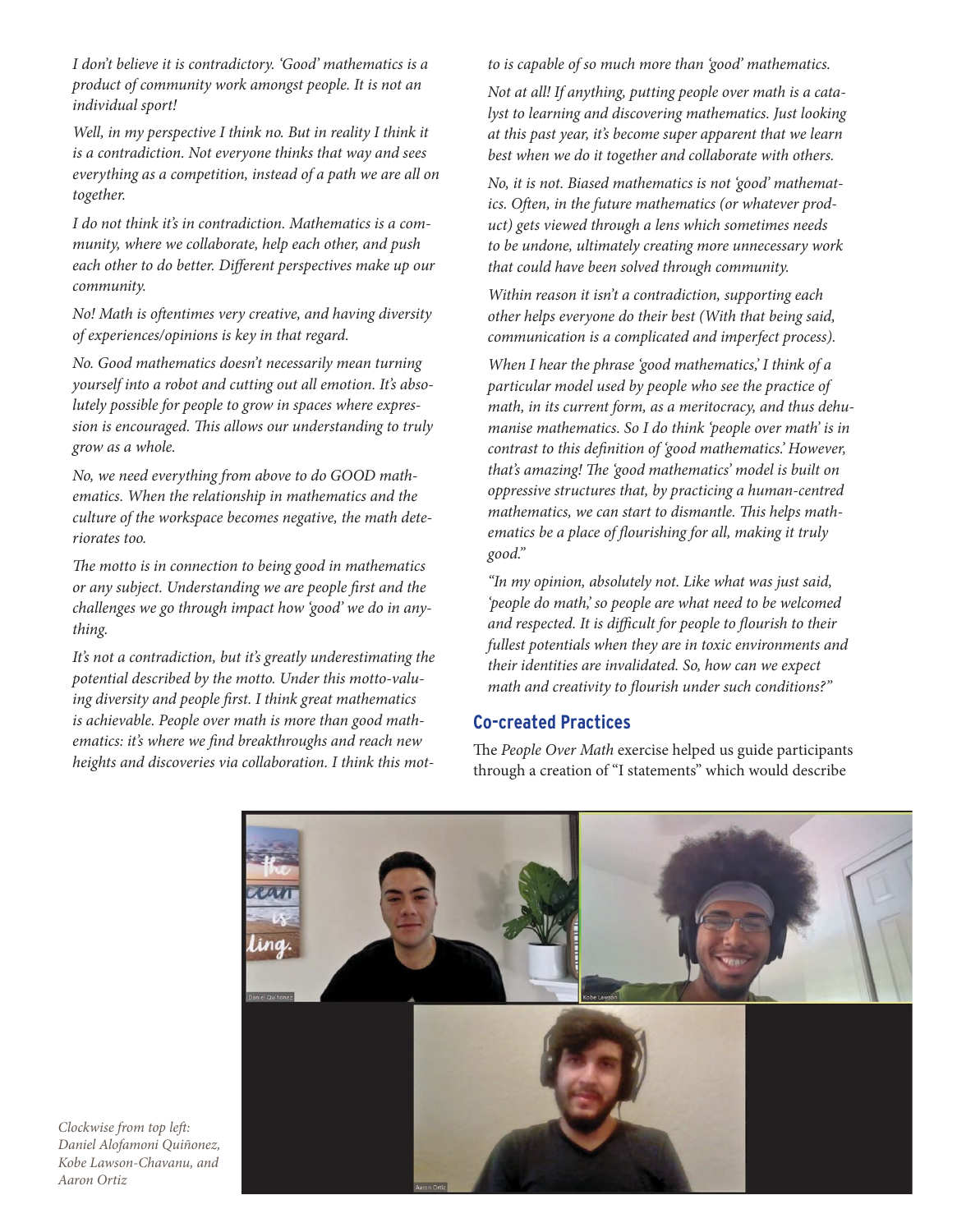how we would act and treat each other in order to uphold our motto. After creating a comprehensive list, we voted and selected the following as our practices of MSRI-UP 21.

- **•** I will be honest with my own capabilities and knowledge.
- **•** I will ask when I need help and create an environment where others can do the same.
- **•** I will extend help to those who need it.
- **•** I will listen to my peers.
- **•** I will not assume that everyone knows what I know.
- **•** I will respect that everyone has a different background and knowledge.
- **•** I will not share others' stories without their permission or consent.
- **•** I will make sure everyone has had a chance to voice their opinion.
- **•** I will try to be as inclusive as possible in my communication style.
- **•** I will give others the space to share their ideas.
- **•** I will reach out to my peers and mentors when I am struggling
- **•** I will be open-minded and receptive to the ideas of others.
- **•** I will communicate clearly with my peers when I wish to change something about a shared project, and not do so without their permission.
- **•** I will use language (in writing and in speech) that is clear to everyone and not intentionally hard to understand. In addition, if someone asks for clarification, I will provide it.
- **•** I will respect my peers' ability to make decisions. If a strategy is suggested, it should be open to both respect and helpful criticism.
- **•** I will make sure to always include the time-zone when scheduling time sensitive activities (meetings, hangouts,…)
- **•** I will do my best to look at other's perspectives and work with it even if it is outside of my comfort zone (I will be empathetic towards my peers).
- **•** I will be open to discussion when conflict arises.
- **•** I will try to see my mistakes as ways to improve.
- **•** I will treat everyone with respect.
- **•** I will try to be open to getting to know others.
- **•** I will respect everyone's opinion, thoughts, and values as long as they do not violate human rights or other bylaws previously stated.
- **•** I acknowledge that I and others may carry past negativities or future anxieties. I will try to address them in a way that allows me to thrive in a learning space, understand that others are also on this journey, and meet them where they're at.
- **•** I will make sure that everyone is being included.
- **•** I will be honest and communicate with others.
- **•** I will listen to the advice given by our mentors.
- **•** I will be inclusive and understanding towards this entire community (MSRI-UP '21), as we all come from different backgrounds. We will support this collective diversity, and if we stumble, we will work to build healing and deep understanding.

#### **Reflections**

This set of exercises have helped us build a strong (virtual) community and after a few weeks of working together we see that the exercise has continued to serve us well in our motto



Clockwise from top left: Cynthia Marie Rivera Sánchez, Dylan Alvarenga, Dirk Tolson III, and Parneet Gill